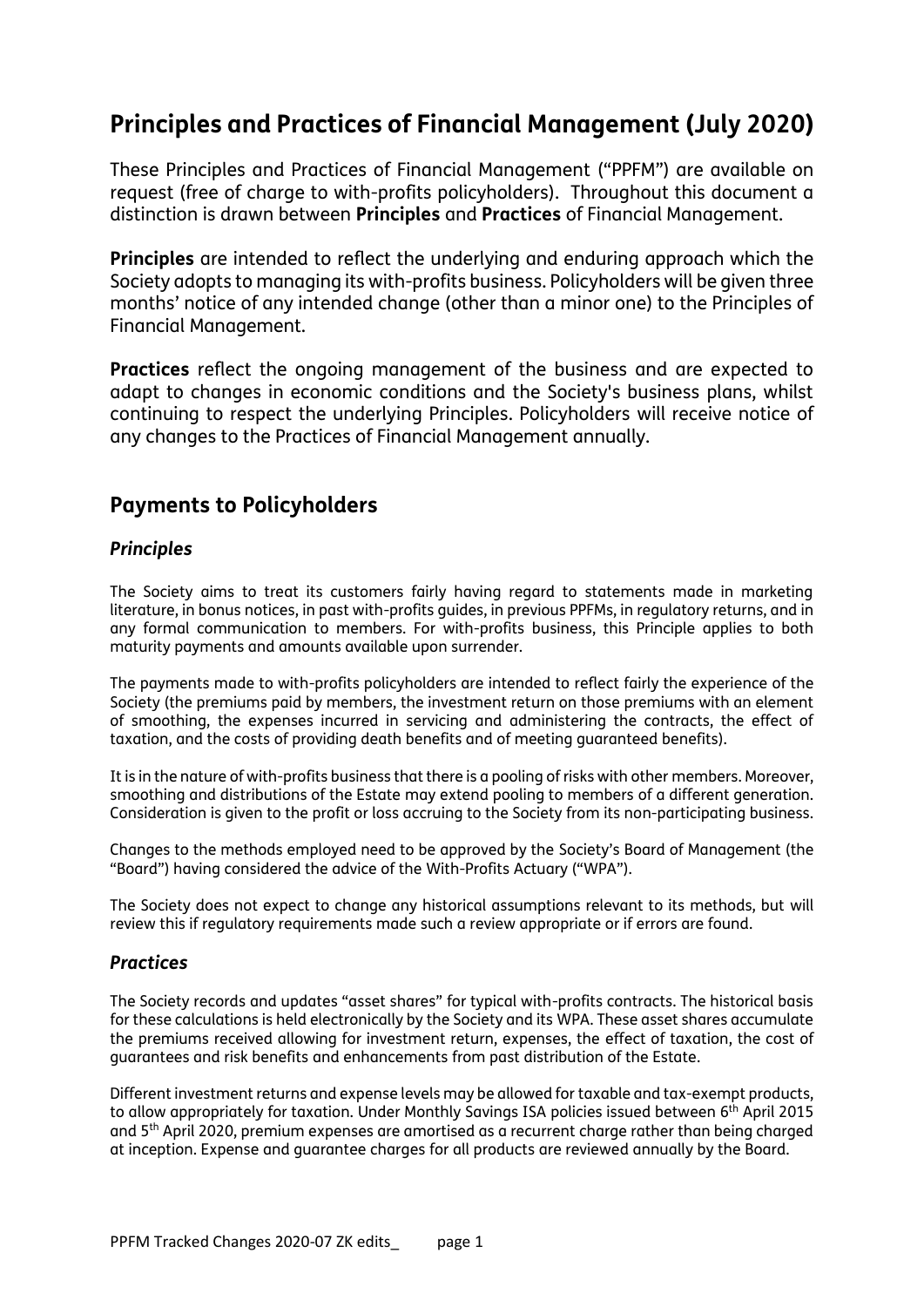In performing the calculations to enable the Principles to be applied, the Society aims to keep the degree of approximation to a minimum whilst recognising that there will remain some subjective judgements in the accumulation of premiums and in the smoothing process.

The Society keeps a record of the investment returns attributed to contracts in each year. These investment returns are based upon the Society's investment experience, adjusted for the effect of taxation.

Bonuses, both annual and final, will be adjusted if 100% of the asset share is not being paid or if this target is not expected to be achieved in the next 5 years. The intention is to make payments averaging 100% of smoothed asset share over the long term, excluding any additional sum resulting from policy guarantees.

In assessing whether targets are being met, and in determining the approximations which are acceptable in the underlying assumptions and calculation process, the Society normally accepts a tolerance level of up to 10% in aggregate.

The financial strength of the Society is also a consideration in determining benefits under with-profits contracts. To the extent that the assets of the Society exceed the amount normally required to meet policyholder benefits, these excess assets or "Estate" contribute to financial strength and enable the Society to smooth benefits, and to meet exceptionally adverse conditions. The target payments may be increased as a consequence of the Society managing its "Estate" (see below).

Its financial strength also enables the Society to formulate an investment policy which permits a higher degree of exposure to risk assets than would otherwise apply. The Society gives careful consideration to controlling the various risks to which it is exposed, recognising that such risks are effectively borne by the with-profits policyholders.

The Society expects its Practices to evolve. Any change in the current methods, parameters or assumptions will be agreed by the Board, who will have due regard to the interests of affected policyholders.

In the context of the current methods adopted, the Estate absorbs the costs of smoothing and guarantees when they apply (net of any charge made for guarantees), as well as miscellaneous sources of profit or loss such as

- taxation and expenses to the extent not modelled in the asset share calculation;
- expense contributions arising on surrendered with-profits business; and
- profits or losses from non-participating business.

Each of these miscellaneous items is expected to be small. If there were any extraordinary source of profit or loss, then the Board would consider whether and how this should be reflected in its Practices.

# **Annual Bonuses**

#### *Principles*

In setting annual bonus rates, the Society aims to take into account

- the yield on risk free assets (UK government bonds);
- the prospect that guarantee costs are or will become material;
- the financial strength of the Society; and
- an intention to change annual bonus rates in small steps.

The Society aims to keep the number of bonus series to a minimum; but there is a natural distinction between regular and single premium contracts and between tax exempt and taxable contracts. Monthly Savings ISA policies issued between 2015 and March 2020 were designed so that only annual bonuses are added, not a final bonus; accordingly its annual bonus rate will more directly reflect the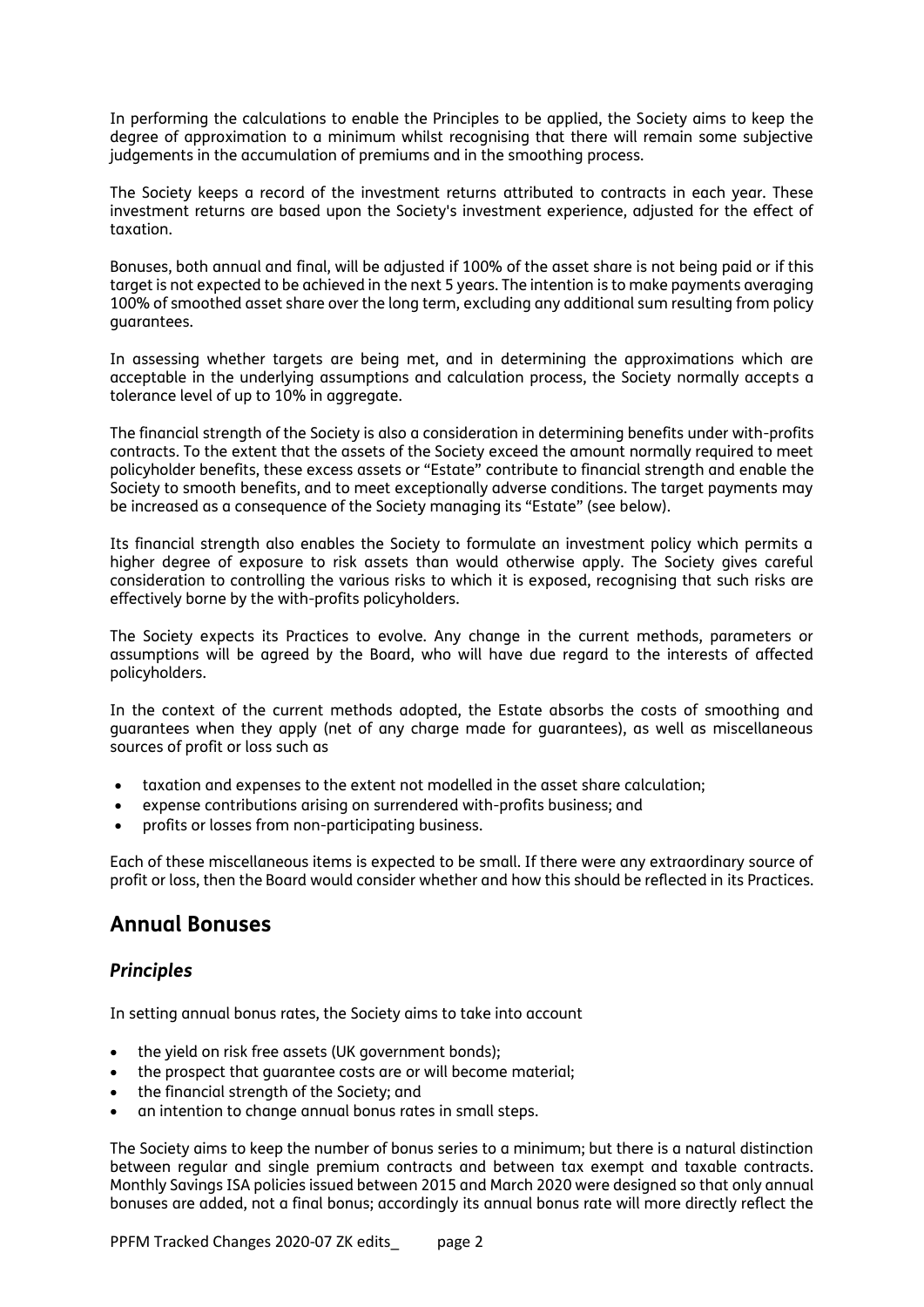total return earned on investments. Monthly Savings ISA policies issued from April 2020 have both annual and final bonuses.

#### *Practices*

The Society generally aims to keep annual bonus rates covered by risk free (UK government fixed interest) rates. Account is also taken of the financial strength of the Society, its expenses and of the extent to which a margin currently exists out of which to pay final bonuses.

There is a separate bonus series for Monthly Savings ISA policies issued between 2015 and March 2020 where the only bonus applied will be annual bonuses. Accordingly, the annual bonus rate for this plan will normally be higher than for other single/recurrent premium plans. Monthly Savings ISA policies issued from April 2020 have the same annual and final bonus rates as the Lump Sum ISA.

The Society sets the interim bonus rates for the forthcoming year at the Autumn Board meeting. The Society reserves the right to review these rates at any point up to their declaration at the December meeting in the year to which the bonus relates. It is not expected that annual bonus rates will vary from year to year by an absolute amount exceeding 0.5% p.a. in the case of regular premium conventional with-profits business and 1% p.a. for single/recurrent premium accumulating withprofits business, or 1.5% p.a. in the case of the Monthly Savings ISA policies issued between 2015 and March 2020.

# **Final Bonuses**

## *Principles*

In determining the final bonus scale, the Board considers

- how payouts reflect experience, in particular on investments,
- how payouts will vary from year to year,
- the extent to which smoothing results in payouts exceeding asset share, and
- financial projections.

The financial projections consider both the development of the with-profits fund and the payouts under individual contracts. Projections of the fund consider a variety of economic circumstances that could arise in the medium term.

#### *Practices*

For **regular premium** conventional with-profits business, no market value reduction or equivalent applies. Generally, surrender values remain subject to the Society's discretion and are not guaranteed.

The Society sets final bonus rates with the aim of increasing the guaranteed benefits to the asset share, subject to smoothing. The Society normally sets final bonuses for the following calendar year at its October Board meeting. The Board reserves the right to review final bonuses at any time and to implement changes as soon as practical. A mid-year change to bonuses would only be expected in exceptional conditions.

For policyholders surrendering their contracts after an elapsed duration of at least 6 years, the surrender value is modelled closely upon the equivalent maturity value of a policy effected in the same year, with a modest level of discounting to reflect the different cost of death benefits and to reduce the benefit of smoothing inherent in the maturity value.

All contracts surrendering usually receive at least a return of the premiums paid under the contract, except for those with an elapsed duration of less than 4 years where a small deduction is made. At short durations, the surrender value has regard principally to the costs of writing new business and paying claims, neither of which would be truly represented in the asset share.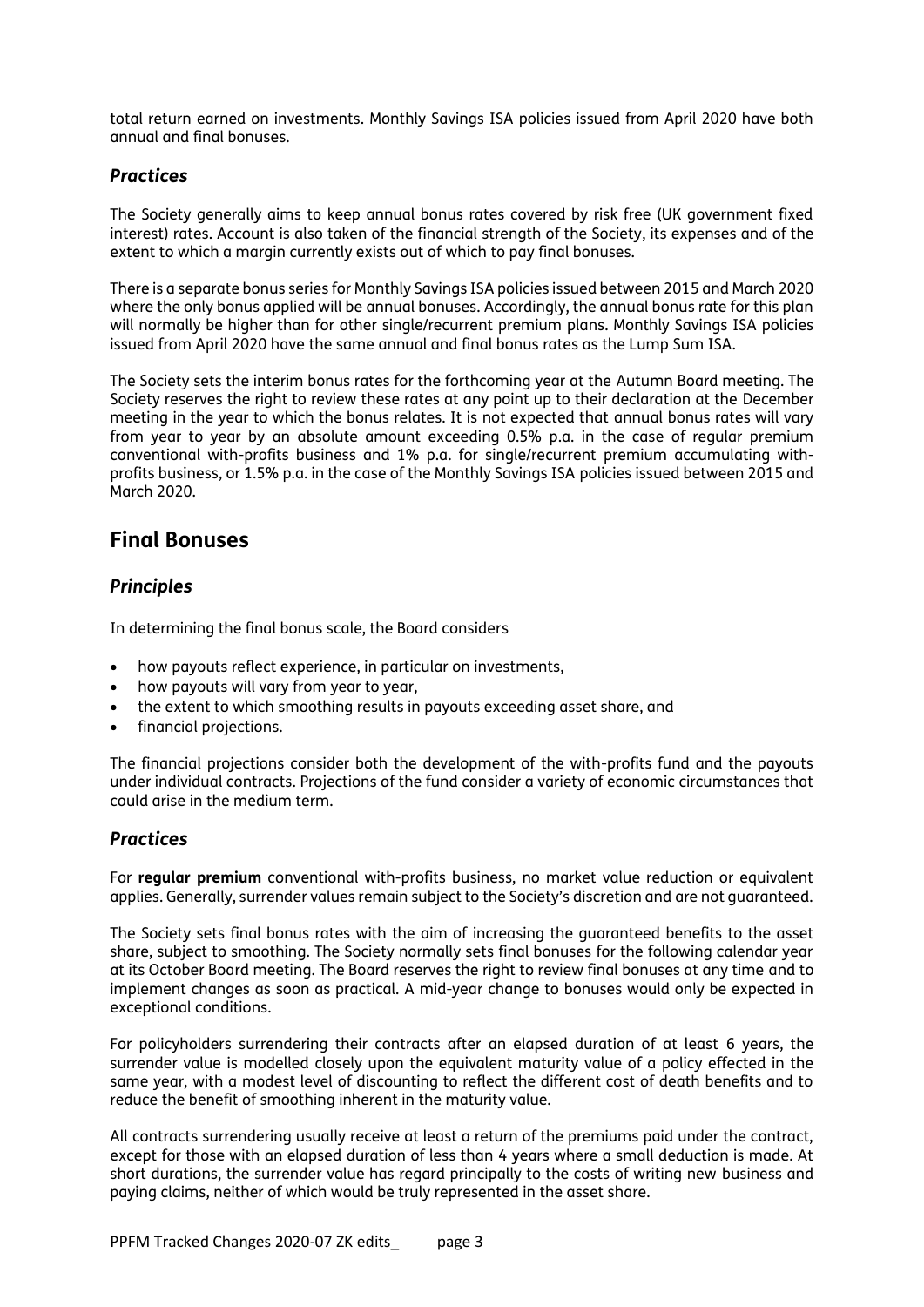For **single premium** accumulating with-profits business, which is all written on a whole of life basis and includes business written on recurrent premiums, the contracts initially provided that following an elapsed duration of 10 years, and at specified dates thereafter, the surrender value will not be less than the accumulated sum assured – the original sum assured increased by declared annual bonuses. These guarantees were removed for new business from dates specified in the relevant Tables, and no policies issued after 05/04/2013 have any such guarantees. Otherwise, all surrender values remain subject to the Society's discretion and are not guaranteed.

The Society aims to set final bonus rates to adjust the accumulated sum assured to the asset share. Such a bonus will be applied, if positive, from the third anniversary onwards. Final bonuses do not apply to the Monthly Savings ISA policies issued between 2015 and March 2020 (Tables 29 and 30). Final bonuses do apply to Monthly Savings ISA policies issued from April 2020 (Tables 32 and 33). For business written on recurrent premiums (including regular premium ISAs issued before 01/01/2016 under Tables 25 & 28, Flexible Savings Plans issued under Table 27, regular premiums into a Lifetime ISA issued under Table 31 and Monthly Savings ISA policies under Tables 32 and 33, the period qualifying for final bonus commences at the end of the year of subscription. The Society therefore assumes some investment risk during the year of subscription. For ISAs the subscription year ends on 5th April and for Flexible Savings Plans the subscription year ends on 31<sup>st</sup> December.

If the accumulated sum assured is greater than the asset share, then this could result in a market value reduction being applied, unless there was a guarantee applying at the time of surrender. The Society offers a market value reduction subsidy for all policies issued up to 31 December 2019, such that a market value reduction would not normally apply unless this was required to ensure that the surrender value did not exceed 105% of asset share. This market value reduction subsidy does not apply for policies written with effect from 1 January 2020. For ISA business written on recurrent premiums, a new policy is issued for each tax year, which means that the market value reduction subsidy does not apply to any contributions made to these ISA policies from the 2020/21 tax year onwards. Policies without a market value reduction subsidy have a lower guarantee charge applied to asset shares to reflect the lower cost of guarantees associated with these products. No market value reduction applies to a death claim.

To the extent that the Society meets losses in this manner, including through the smoothing process, it reserves the right to target payments lower than 105% of asset share (but not below 100%) when the demand for surrender values is above normal levels.

The final bonus rates, including market value reductions, are determined on a formula basis at the start of each quarter, and would be reset during the quarter in the event of exceptionally adverse investment performance, or in response to increasing surrender demand.

Where surrender occurs in the first year of a contract (measured from the end of the year of subscription for recurrent premiums), the accumulated sum assured is reduced by a charge of, currently, 3%. A market value reduction would only be applied if it exceeded the amount of this charge. For the Lifetime ISA the 3% charge is waived for qualifying house purchase. For surrenders of recurrent premium contracts during the year of subscription, the surrender charge is one month's premium for Monthly Savings ISA policies issued on or before March 2020, 5% of total premiums in the case of the Lifetime ISA (reduced to 2% for qualifying house purchase). For Monthly Savings ISA policies issued from April 2020 there are charges applied where surrender occurs in the first two years of a contract. The charge is currently 5% of the accumulated sum assured where surrender occurs in the first year of a plan and 3% where surrender occurs in the second year of a plan.

No final bonuses apply to Monthly Savings ISA policies issued between 2015 and March 2020. However, market value reductions can apply as described above. The Society currently guarantees the rate of annual bonus during the year of subscription and for 12 months afterwards and no market value reduction applies during this period. The investment surplus in the 12 months after the year of subscription is shared equally with the member.

The Society may occasionally add special bonuses in order to reduce costs, e.g. to enable it to consolidate contracts fairly. Such bonuses have the effect of increasing guarantees but the associated cost may be balanced by administrative savings.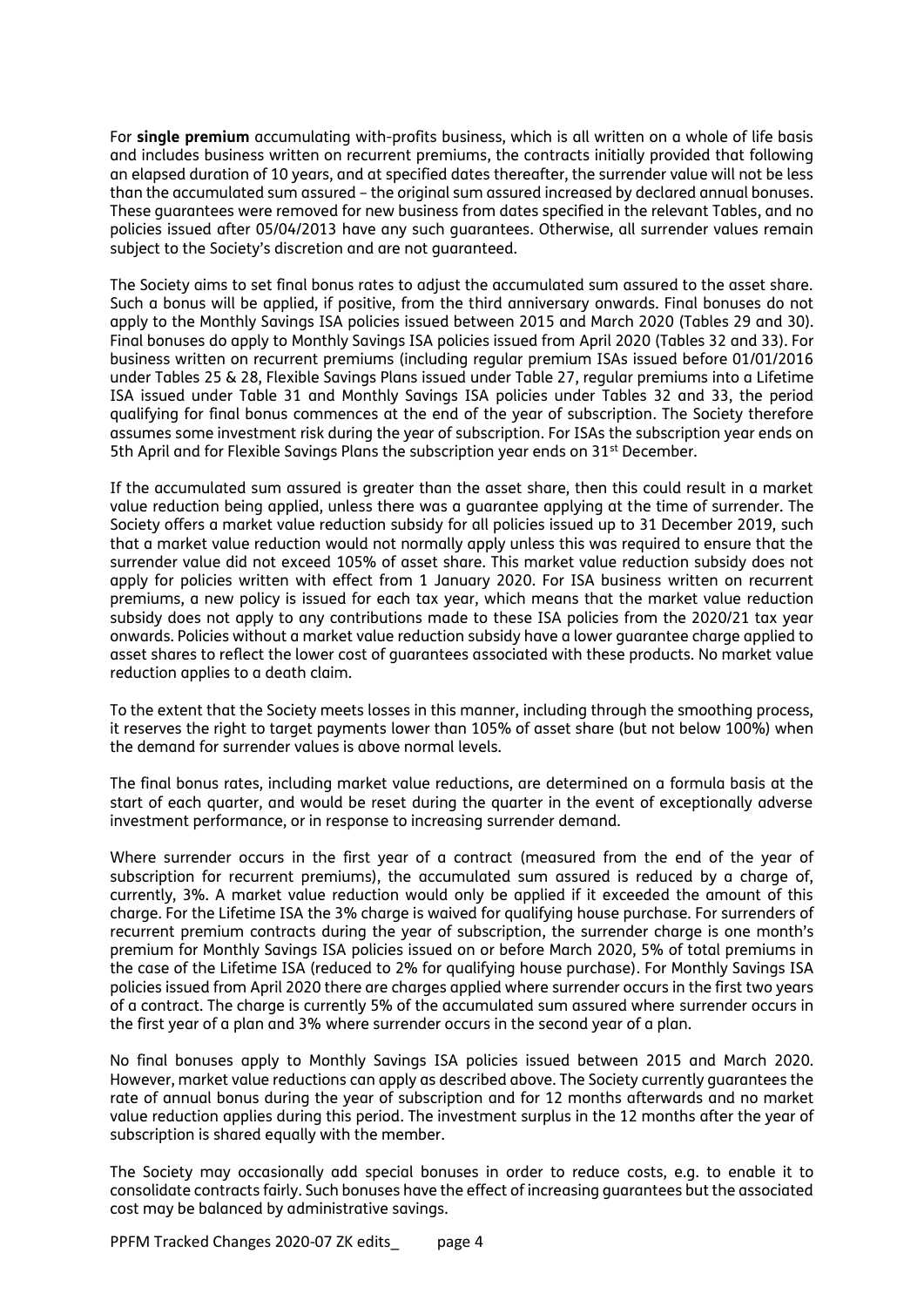# **Smoothing**

## *Principles*

Smoothing is intended to be neutral in effect on the Society's finances over the long term. The Society does not set any short term limit on the cost of smoothing, but expects that over the medium term any smoothing costs will be zero, excluding costs due to paying out guaranteed benefits (sums assured and declared annual bonuses). Market value reductions (or negative final bonuses) only apply to surrendering single/recurrent premium business, and only then to recoup at most the underlying asset losses on the relevant contract.

## *Practices*

There is a single smoothing strategy applicable to all generations, sizes and types of with-profits policy, except for Monthly Savings ISA policies issued between 2015 and March 2020.

The Society operates smoothing to limit payouts varying to less than 10% from year to year, and usually by a lower percentage for policies of less than 20 years' duration. Also, the final bonus scale is itself smoothed.

Under Monthly Savings ISA policies issued between 2015 and March 2020, the Society will set the variable annual bonus rate to target pay-outs within 10% of asset share.

It is intended that the above practices will normally result in most maturity and longer-term surrender values falling within the range 90% to 110% of unsmoothed asset share. This target range is monitored and the Board will consider how, and over what period, to address any material breach.

Any formulae used to smooth pay-outs may be adapted from time to time to respect the above principles and practices.

# **Investment Strategy**

## *Principles*

The investment strategy is determined having regard to the ability of the Society to withstand adverse investment scenarios. The main asset classes that may be held by the Society are short-term deposits, government and corporate bonds, equities, commodities and real property – normally within pooled funds. Some of these funds may fall outside the requirements of the EU "UCITS" directive (*Undertakings for Collective Investment in Transferable Securities*). On direct holdings, including any managed by third parties, the Board sets and monitors the controls on derivatives and on counterparty risk. Derivatives may only be held for the purpose of efficient portfolio management.

## *Practices*

The Society's investment strategy is reviewed annually by the Board. Plans to implement the strategy are regularly considered by the Risk & Investment Committee.

Each quarter, the Society reviews the matching of the investments to the accrued liabilities (the sums assured earned to date plus declared annual bonuses). Investment proportions are chosen so that the accrued guaranteed benefits are largely covered by cash and fixed interest assets including the rental element of property investment. Although the Society aims for a close degree of investment matching, a slightly mismatched position may be accepted by the Board, following consideration of the associated risk.

Liquidity is principally considered to be an issue for investment in real property, where the Society aims for a diverse portfolio with individual pooled property funds not exceeding 5% of total assets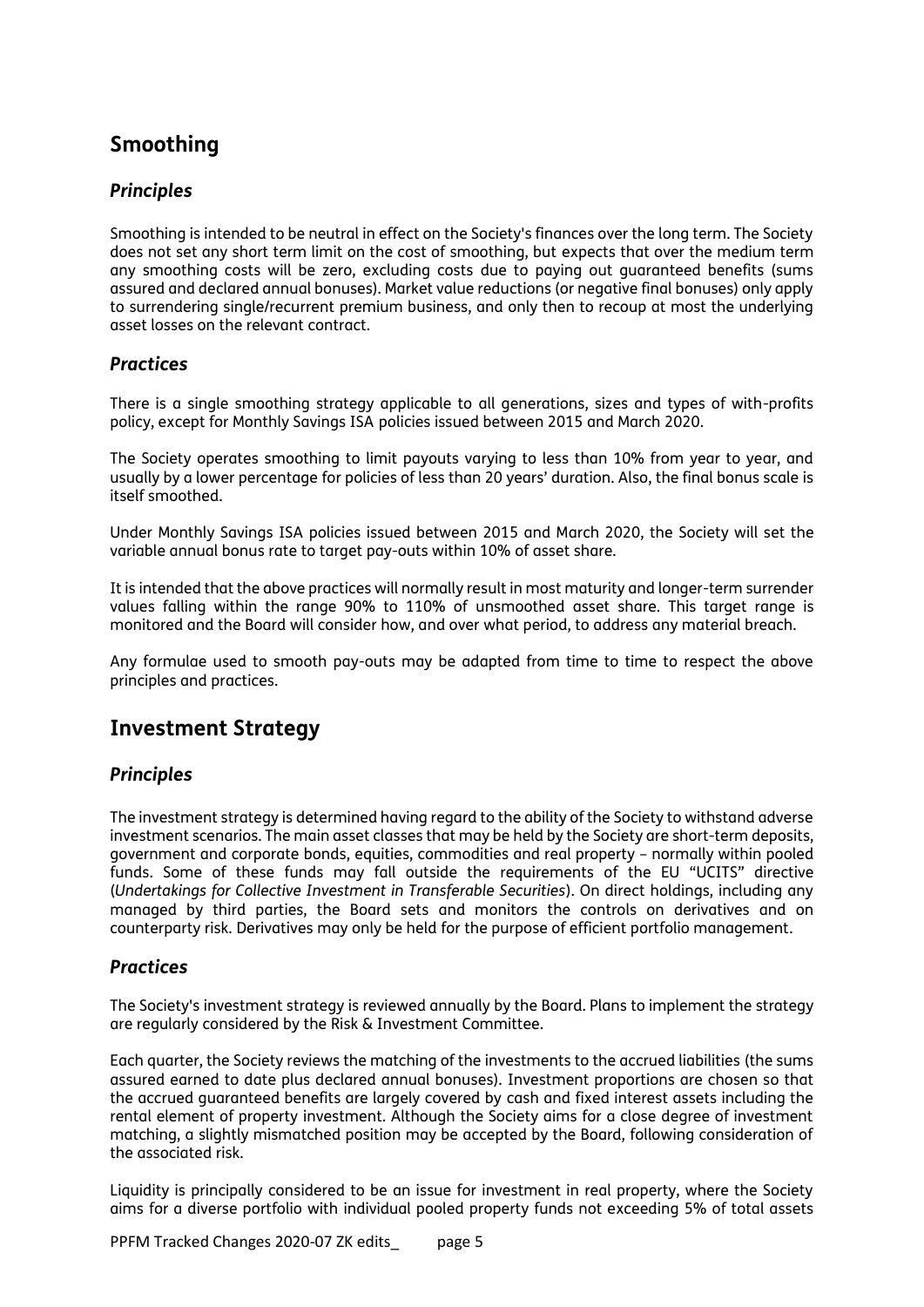individually or 15% in total. The Society does not invest directly in real property. Non-UCITS funds (such as Insurance Linked Security funds) and cash deposited for more than 6 months are also considered illiquid; no more than 20% of the total assets would be invested in illiquid assets in aggregate.

Any new fund manager or new type of investment instrument, including directly held derivatives, will only be considered by the Society after prior approval had been given by the Board.

The Society normally places a limit of 3% of assets on the counterparty risk assumed from cash holdings with any one banking group. The Board has increased this to 5% for the Society's main current account and may approve a higher limit on a temporary basis to facilitate investment transactions.

# **Business Risks**

#### *Principles*

The Society may consider issuing insurance contracts other than with-profits contracts in the withprofits fund, or establishing subsidiaries to facilitate offering other types of product in order to provide its membership with a more complete range of products and services. It will consider each case with a view to balancing the risks of and potential rewards from undertaking such business. Such risks and rewards are effectively borne entirely by the with-profits fund.

#### *Practices*

Business risk for non-participating (i.e. other than with-profits) business is material for protection contracts issued by the Society. These risks are often covered by reinsurance contracts, and the Society reviews the credit rating of reinsurance counterparties at least annually. In addition the shortterm (5 year) savings plan is a fully guaranteed non-participating product and the Society bears all the risks thereon including those from fluctuations in interest rates.

In launching any new non-participating product, the Society considers the likely maximum exposure to which it could be subject if business volumes were good, and the losses to which it will be subject if business volumes do not recoup development costs. In particular, the Board considers an analysis of the impact on its with-profits business.

Profits or losses from non-participating policies are monitored annually. Such profits or losses are currently small and are attributed to the Estate.

There are also business risks associated with the guarantees under with-profits contracts. In practice, the costs of meeting guarantees must fall on all with-profits policyholders, and this business is managed to keep the cost of such guarantees to a minimum consistent with the fair treatment of policyholders. Consideration of new business volumes is a factor in managing these risks. Losses arising from guarantees are effectively attributed to the Estate as they arise. A deduction will be made from the investment return applied to asset shares in order to cover the expected cost of guarantees including the market value reduction subsidy on with-profits contracts written up to 31 December 2019. The charge made in a normal year will be 0.25% for policies qualifying for the MVR subsidy and 0.15% for those policies written from 1 January 2020 for which the MVR subsidy no longer applies. The Society intends to apply a higher charge when the recent performance of investment markets has been poor.

# **Charges and Expenses**

#### *Principles*

The Society aims to apportion charges and expenses fairly to all contracts including with-profits policies and to reflect these where material in the asset share process.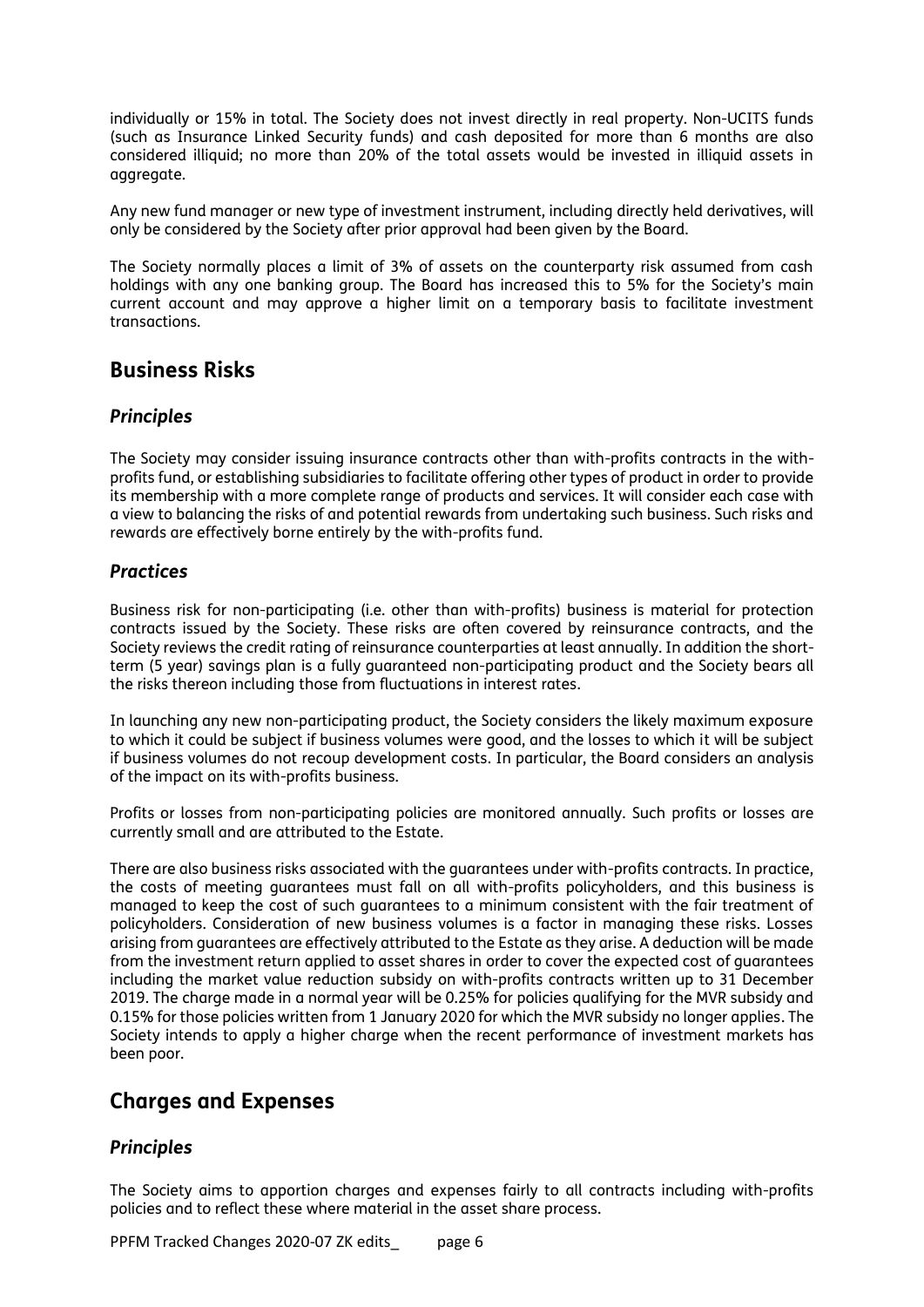## *Practices*

The Society will consider annually, following an analysis of its expenses for the previous year, whether the apportionment of expenses to with-profits policies needs to be changed. The Board considers whether certain costs are exceptional and should be met from the Estate rather than charged to asset shares. Currently, some business development costs are dealt with in this way.

All expense allowances include an element for mortality costs and a deduction for taxation where applicable. New business and claims expenses are normally attributed to premiums, and these are amortised over the life of a contract for regular premium business. In the case of Monthly Savings ISA policies issued between 2015 and March 2020, such expenses are met by an annual charge. Normally the asset shares are intended to reflect actual expense levels without any material subsidy.

As indicated above, the Society also levies an annual charge for the cost of guarantees. Where applicable, this annual charge includes an allowance for the cost of any market value reduction subsidy applying to business written up to 31 December 2019. This charge is generally set by the Board in the final quarter of the year.

# **Management of the "Inherited" Estate**

#### *Principles*

The Society assesses its Estate as the total of its assets in excess of the total of the asset shares attributable to the contracts making due allowance for other policy and non-policy liabilities covered by those assets. Where material, this definition may encompass anticipated assets (e.g. the value in non-participating business), and liabilities (e.g. future guarantees).

The Estate is available to support the fund including the immediate cost of smoothing and meeting guarantees (including the MVR subsidy, if applicable), as well as generally to meet any other risks not directly associated with with-profits contracts.

The Society aims to maintain its Estate at a stable level over the long term having regard to the investment return which is earned on that Estate. This respects the concept that the Estate has been "Inherited" from past generations of business, but that it is not acceptable to levy the current generation without good cause.

The Society's with-profits policies benefit from the Estate, in that it enables the Society to gain a larger exposure to equity type investments.

These Principles confer a benefit on policyholders. In return, the Estate may be managed on occasion with a view to other business needs, for example to ensure adequate capital is held.

#### *Practices*

The Society uses the Estate to meet guarantees and smoothing costs although, over the longer term, the net cost is intended to be small. In doing so, it also pays attention to the financial strength of the Society. This includes an assessment of how the finances of the Society might develop over the medium term, and how the Society's free assets would respond to adverse movements in investment values.

The investments backing with-profits contracts are determined after hypothecating appropriate (lower risk) assets to the Estate and to the non-participating business. In consequence, the Society's holdings in risk assets are fully assigned to the asset shares.

The Society considers whether changing business volumes or other factors require a higher or lower target figure for the Estate, taking into consideration the Society's financial strength.